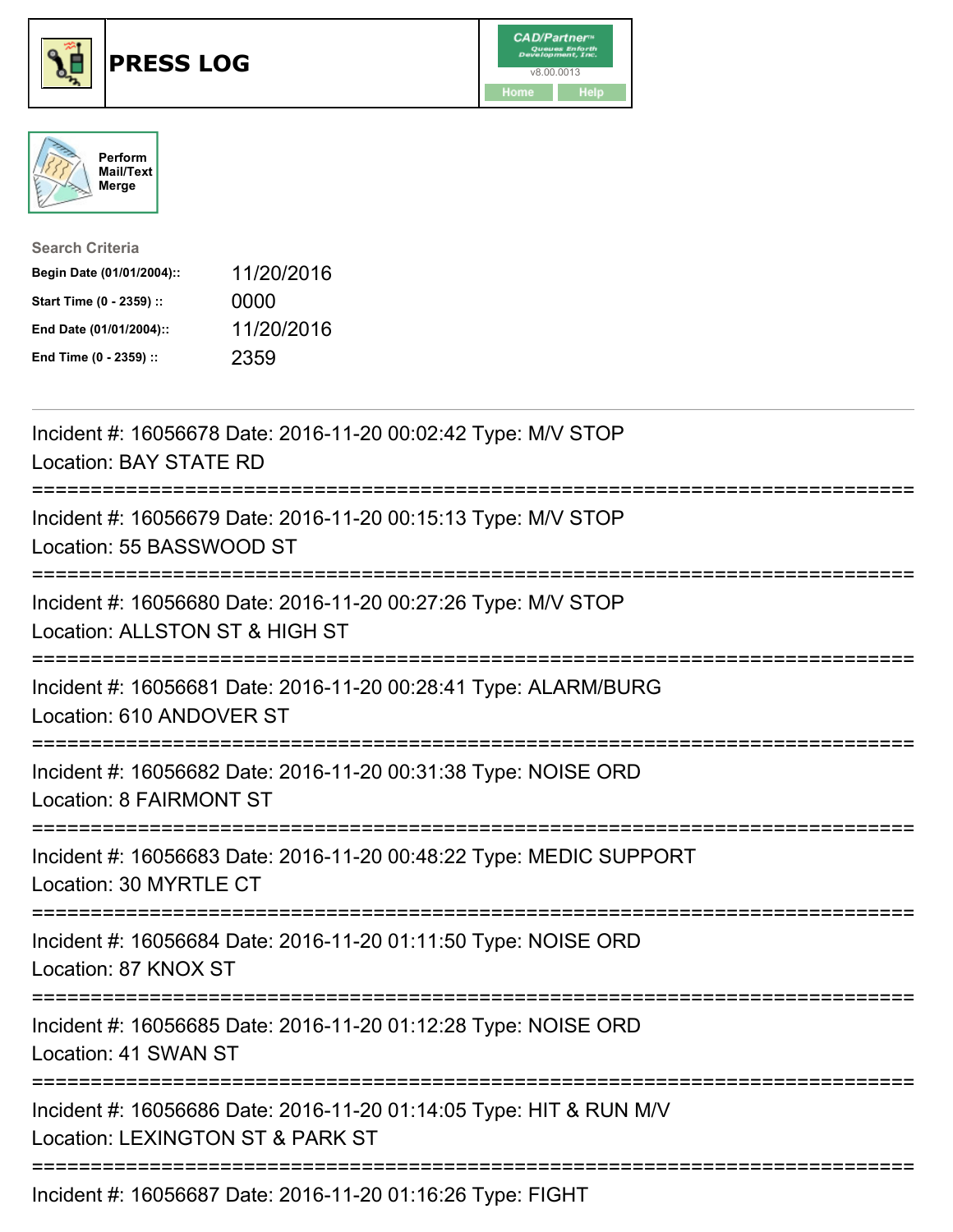| Location: ESSEX ST & NEWBURY ST                                                                                                          |
|------------------------------------------------------------------------------------------------------------------------------------------|
| Incident #: 16056688 Date: 2016-11-20 01:24:36 Type: M/V STOP<br>Location: MERRIMACK ST & S UNION ST<br>=============================    |
| Incident #: 16056689 Date: 2016-11-20 01:33:00 Type: M/V STOP<br>Location: SAM'S FOOD STORE / 389 BROADWAY                               |
| Incident #: 16056690 Date: 2016-11-20 01:33:55 Type: NOISE ORD<br>Location: 29 WILLOW ST                                                 |
| Incident #: 16056691 Date: 2016-11-20 01:34:00 Type: HIT & RUN M/V<br>Location: 103 UNION ST                                             |
| Incident #: 16056692 Date: 2016-11-20 01:34:20 Type: DISTURBANCE<br>Location: SAM'S FOOD STORE / 389 BROADWAY                            |
| =======================<br>Incident #: 16056693 Date: 2016-11-20 01:41:53 Type: DISTURBANCE<br>Location: LAWTONS HOT DOGS / 606 CANAL ST |
| Incident #: 16056694 Date: 2016-11-20 01:43:54 Type: M/V STOP<br>Location: 599 CANAL ST                                                  |
| Incident #: 16056695 Date: 2016-11-20 01:47:40 Type: M/V STOP<br>Location: MELROSE TER                                                   |
| =======================<br>Incident #: 16056696 Date: 2016-11-20 01:47:50 Type: NOISE ORD<br>Location: 168 PROSPECT ST FL 2              |
| Incident #: 16056697 Date: 2016-11-20 01:52:52 Type: MEDIC SUPPORT<br>Location: 48 CROSBY ST FL 1                                        |
| Incident #: 16056698 Date: 2016-11-20 01:55:04 Type: M/V STOP<br>Location: 68 AMES ST                                                    |
| ===================<br>Incident #: 16056699 Date: 2016-11-20 01:56:37 Type: FIGHT<br>Location: 90 BROADWAY FL 2                          |
| Incident #: 16056702 Date: 2016-11-20 02:02:25 Type: ALARM/HOLD<br>Location: RESIDENCE MOISES CRUSETA / 23 EUTAW ST                      |
| Incident #: 16056700 Date: 2016-11-20 02:02:41 Type: M/V STOP                                                                            |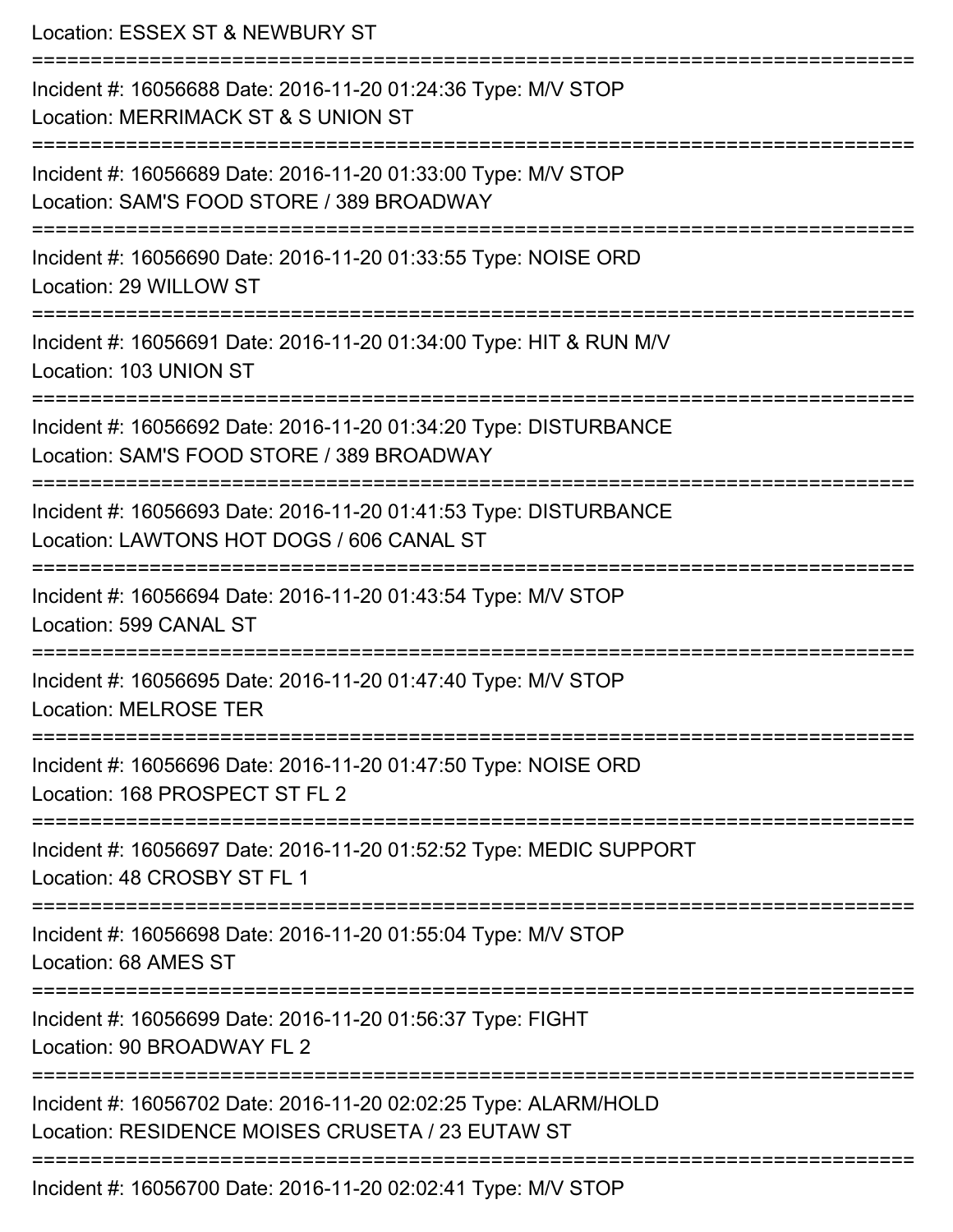| Incident #: 16056701 Date: 2016-11-20 02:03:11 Type: M/V STOP<br>Location: E HAVERHILL ST & WOODLAND ST                           |
|-----------------------------------------------------------------------------------------------------------------------------------|
| Incident #: 16056703 Date: 2016-11-20 02:04:46 Type: NOISE ORD<br>Location: 10 BUNKERHILL ST                                      |
| Incident #: 16056704 Date: 2016-11-20 02:07:36 Type: SUS PERS/MV<br><b>Location: W KENNETH</b>                                    |
| Incident #: 16056705 Date: 2016-11-20 02:13:18 Type: WARRANT SERVE<br>Location: 129 WATER ST                                      |
| Incident #: 16056706 Date: 2016-11-20 02:20:51 Type: MEDIC SUPPORT<br>Location: SEVEN ELEVEN / 370 BROADWAY<br>================== |
| Incident #: 16056708 Date: 2016-11-20 02:33:26 Type: NOISE ORD<br>Location: 600 BROADWAY FL 4                                     |
| Incident #: 16056707 Date: 2016-11-20 02:33:48 Type: NOISE ORD<br>Location: 95 MARBLE AV FL 2                                     |
| Incident #: 16056710 Date: 2016-11-20 02:39:09 Type: BUILDING CHK<br>Location: 703 HAVERHILL ST                                   |
| Incident #: 16056709 Date: 2016-11-20 02:39:27 Type: NOISE ORD<br>Location: 126 FARNHAM ST FL 1                                   |
| Incident #: 16056711 Date: 2016-11-20 02:48:51 Type: M/V STOP<br>Location: 90 LOWELL ST                                           |
| Incident #: 16056712 Date: 2016-11-20 02:56:36 Type: M/V STOP<br>Location: 50 NESMITH ST                                          |
| Incident #: 16056713 Date: 2016-11-20 02:56:55 Type: NOISE ORD<br>Location: 77 GREENWOOD ST                                       |
| Incident #: 16056714 Date: 2016-11-20 03:00:26 Type: UNWANTEDGUEST<br>Location: SAM'S / 389 BROADWAY                              |
| Incident #: 16056717 Date: 2016-11-20 03:02:13 Type: GUN CALL                                                                     |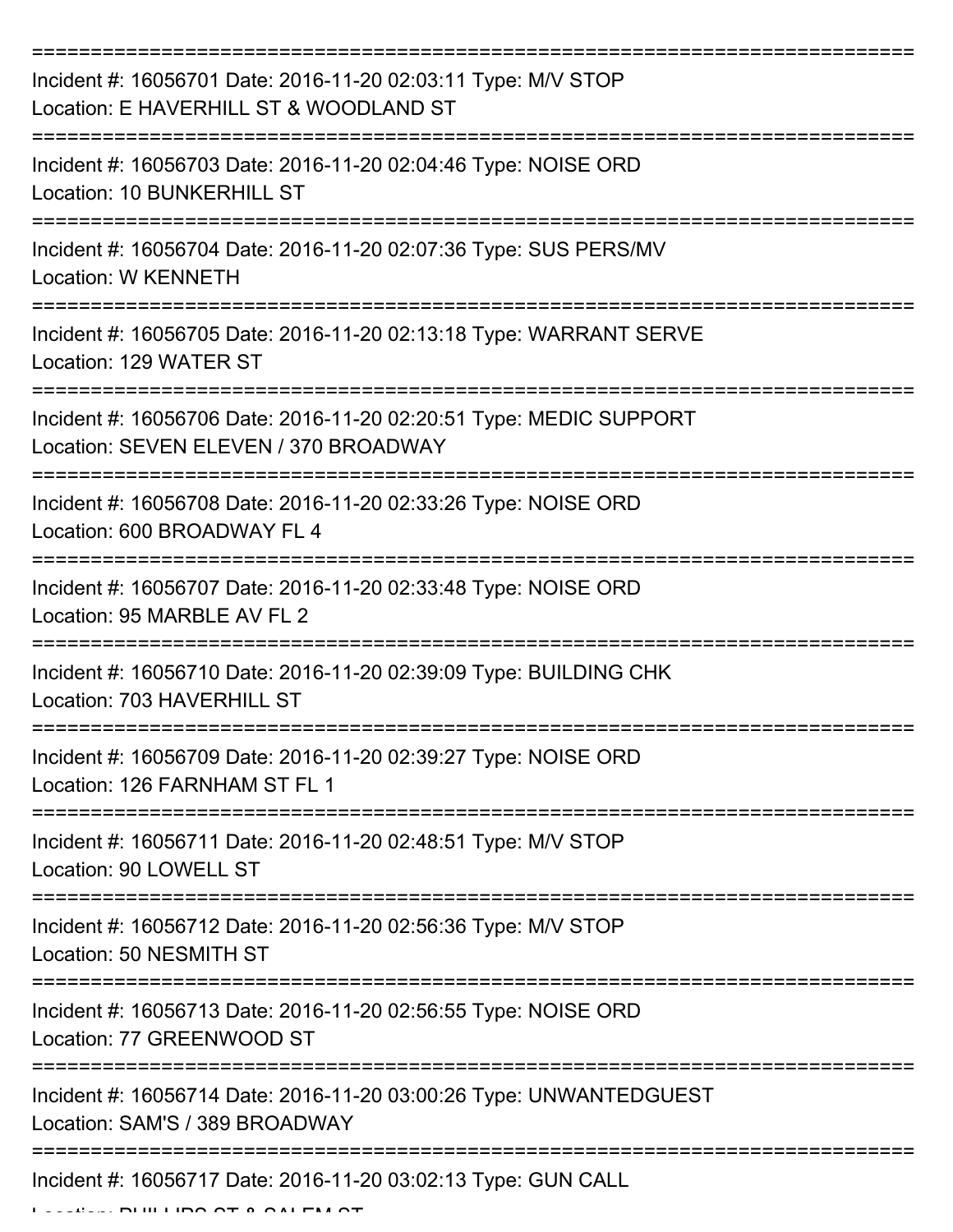| Incident #: 16056715 Date: 2016-11-20 03:02:57 Type: FIGHT<br>Location: 8 FAIRMONT ST                                        |
|------------------------------------------------------------------------------------------------------------------------------|
| Incident #: 16056716 Date: 2016-11-20 03:03:35 Type: M/V STOP<br>Location: 81 CYPRESS AV                                     |
| Incident #: 16056718 Date: 2016-11-20 03:10:09 Type: BUILDING CHK<br>Location: 81 CYPRESS AV                                 |
| Incident #: 16056719 Date: 2016-11-20 03:12:15 Type: FIGHT<br>Location: 28 MIDLAND ST                                        |
| Incident #: 16056720 Date: 2016-11-20 03:16:47 Type: NOISE ORD<br>Location: 90 BROADWAY                                      |
| Incident #: 16056721 Date: 2016-11-20 03:19:34 Type: SUS PERS/MV<br>Location: 5 LYNCH ST                                     |
| Incident #: 16056722 Date: 2016-11-20 03:25:38 Type: UNKNOWN PROB<br>Location: 231 HAMPSHIRE ST                              |
| Incident #: 16056723 Date: 2016-11-20 04:15:15 Type: M/V STOP<br>Location: ESSEX ST & LAWRENCE ST                            |
| Incident #: 16056724 Date: 2016-11-20 04:23:18 Type: BUILDING CHK<br>Location: BOLE'S MEMORIAL FUNERAL HOME / 184 JACKSON ST |
| Incident #: 16056725 Date: 2016-11-20 04:24:30 Type: BUILDING CHK<br>Location: PLONOWSKI FUNERAL HOME / 180 JACKSON ST       |
| Incident #: 16056726 Date: 2016-11-20 04:29:47 Type: DOMESTIC/PROG<br>Location: 45 BUTLER ST FL 2                            |
| Incident #: 16056727 Date: 2016-11-20 04:31:42 Type: SUS PERS/MV<br><b>Location: JOHN ST</b>                                 |
| Incident #: 16056728 Date: 2016-11-20 04:41:03 Type: PROWLER<br>Location: 52 KENNETH ST                                      |
| Incident #: 16056729 Date: 2016-11-20 04:49:54 Type: M/V STOP                                                                |

Location: MADCTON CT & CTODDOM CT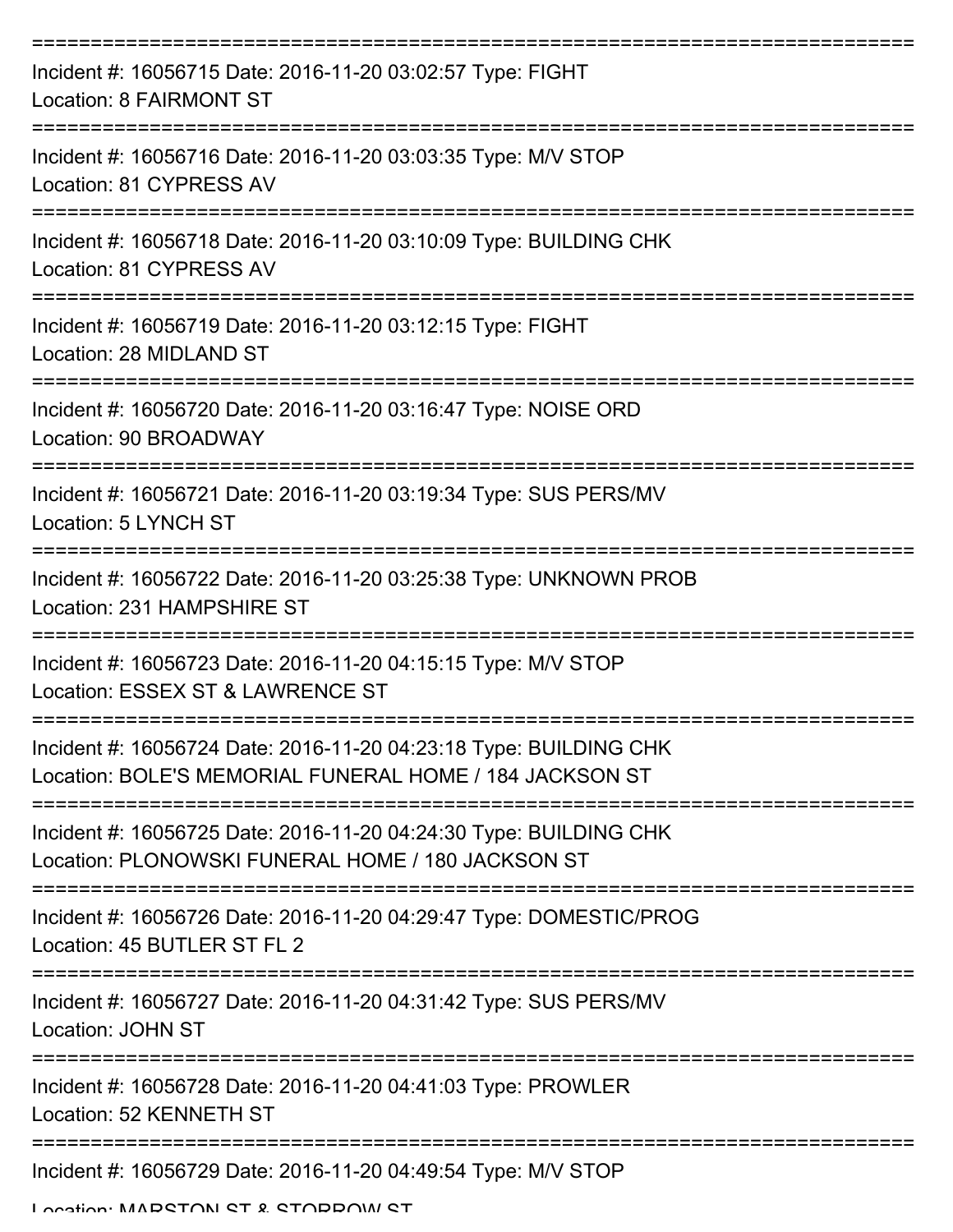| Incident #: 16056730 Date: 2016-11-20 04:51:23 Type: NOISE ORD<br>Location: JOHN ST & MIDLAND ST                      |
|-----------------------------------------------------------------------------------------------------------------------|
| Incident #: 16056731 Date: 2016-11-20 06:00:19 Type: DOMESTIC/PROG<br>Location: 45 BUTLER ST                          |
| Incident #: 16056732 Date: 2016-11-20 07:18:48 Type: M/V STOP<br>Location: 4 BROADWAY                                 |
| Incident #: 16056733 Date: 2016-11-20 07:33:15 Type: TOW OF M/V<br>Location: 118 PHILLIPS ST                          |
| Incident #: 16056734 Date: 2016-11-20 07:36:59 Type: TOW OF M/V<br>Location: 47 LORING ST                             |
| Incident #: 16056735 Date: 2016-11-20 08:03:02 Type: B&E/MV/PROG<br>Location: 44 MONTGOMERY ST                        |
| Incident #: 16056736 Date: 2016-11-20 08:37:14 Type: WARRANT SERVE<br>Location: 129 WATER ST                          |
| Incident #: 16056737 Date: 2016-11-20 08:44:05 Type: CK WELL BEING<br>Location: 42 MORTON ST                          |
| Incident #: 16056738 Date: 2016-11-20 09:12:35 Type: DISTURBANCE<br>Location: 9 ELM ST #3                             |
| ----------------<br>Incident #: 16056739 Date: 2016-11-20 10:04:35 Type: TENANT PROB<br>Location: 112 MARSTON ST #102 |
| Incident #: 16056740 Date: 2016-11-20 10:12:01 Type: M/V STOP<br>Location: 1DW381 / ANDOVER ST & PARKER ST            |
| Incident #: 16056741 Date: 2016-11-20 10:18:23 Type: DISTURBANCE<br>Location: 80 HAVERHILL ST FL 1                    |
| Incident #: 16056742 Date: 2016-11-20 10:27:00 Type: M/V STOP<br>Location: LIC 41240 / 328 ANDOVER ST                 |
| Incident #: 16056743 Date: 2016-11-20 10:40:52 Type: M/V STOP<br>Location: NH 3981759 / 420 ESSEX ST                  |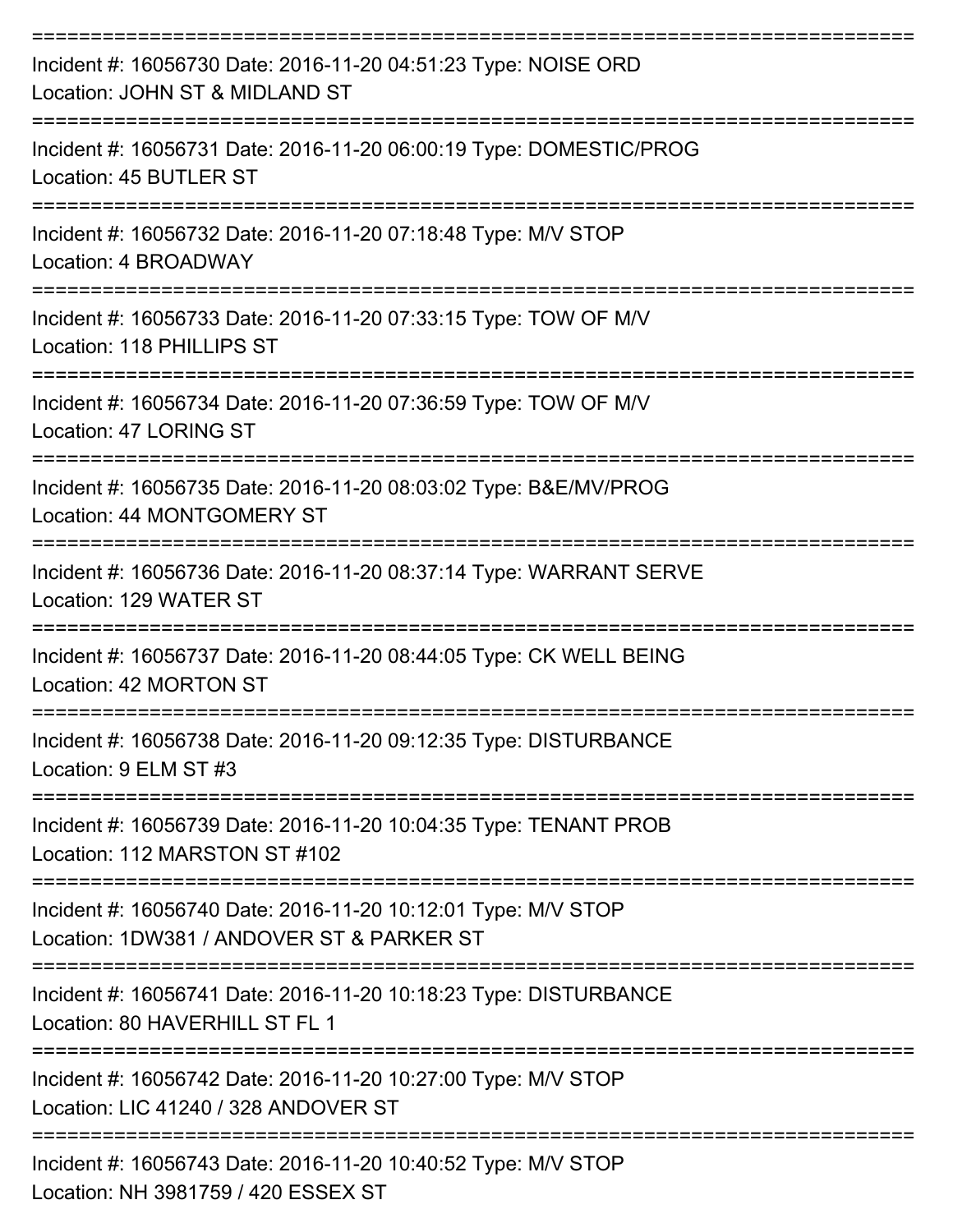Incident #: 16056744 Date: 2016-11-20 10:45:34 Type: MV/BLOCKING Location: 45 EXCHANGE ST =========================================================================== Incident #: 16056745 Date: 2016-11-20 10:46:49 Type: M/V STOP Location: 4ED288 / 40 WINTHROP AV =========================================================================== Incident #: 16056746 Date: 2016-11-20 10:49:02 Type: M/V STOP Location: 24XA02 / FERN ST & TRENTON ST =========================================================================== Incident #: 16056747 Date: 2016-11-20 10:52:24 Type: M/V STOP Location: BROADWAY & LOWELL ST =========================================================================== Incident #: 16056748 Date: 2016-11-20 10:59:18 Type: KEEP PEACE Location: 195 EMMETT ST FL 2 =========================================================================== Incident #: 16056749 Date: 2016-11-20 11:02:50 Type: 209A/VIOLATION Location: 12F TENNEY ST =========================================================================== Incident #: 16056750 Date: 2016-11-20 11:06:22 Type: M/V STOP Location: BROADWAY & PARK ST =========================================================================== Incident #: 16056751 Date: 2016-11-20 11:08:38 Type: M/V STOP Location: BROADWAY & WATER ST =========================================================================== Incident #: 16056752 Date: 2016-11-20 11:28:23 Type: GENERAL SERV Location: 21 AMES ST =========================================================================== Incident #: 16056753 Date: 2016-11-20 11:59:01 Type: ALARM/BURG Location: 205 BROADWAY =========================================================================== Incident #: 16056754 Date: 2016-11-20 11:59:49 Type: DISTURBANCE Location: 87 ALDER ST FL 1 =========================================================================== Incident #: 16056755 Date: 2016-11-20 12:02:52 Type: M/V STOP Location: 4891FR / RICHMOND CT =========================================================================== Incident #: 16056756 Date: 2016-11-20 12:13:14 Type: ALARM/BURG Location: 412 HAMPSHIRE ST =========================================================================== Incident #: 16056757 Date: 2016-11-20 12:16:04 Type: SUICIDE ATTEMPT Location: 190 ANDOVER ST #A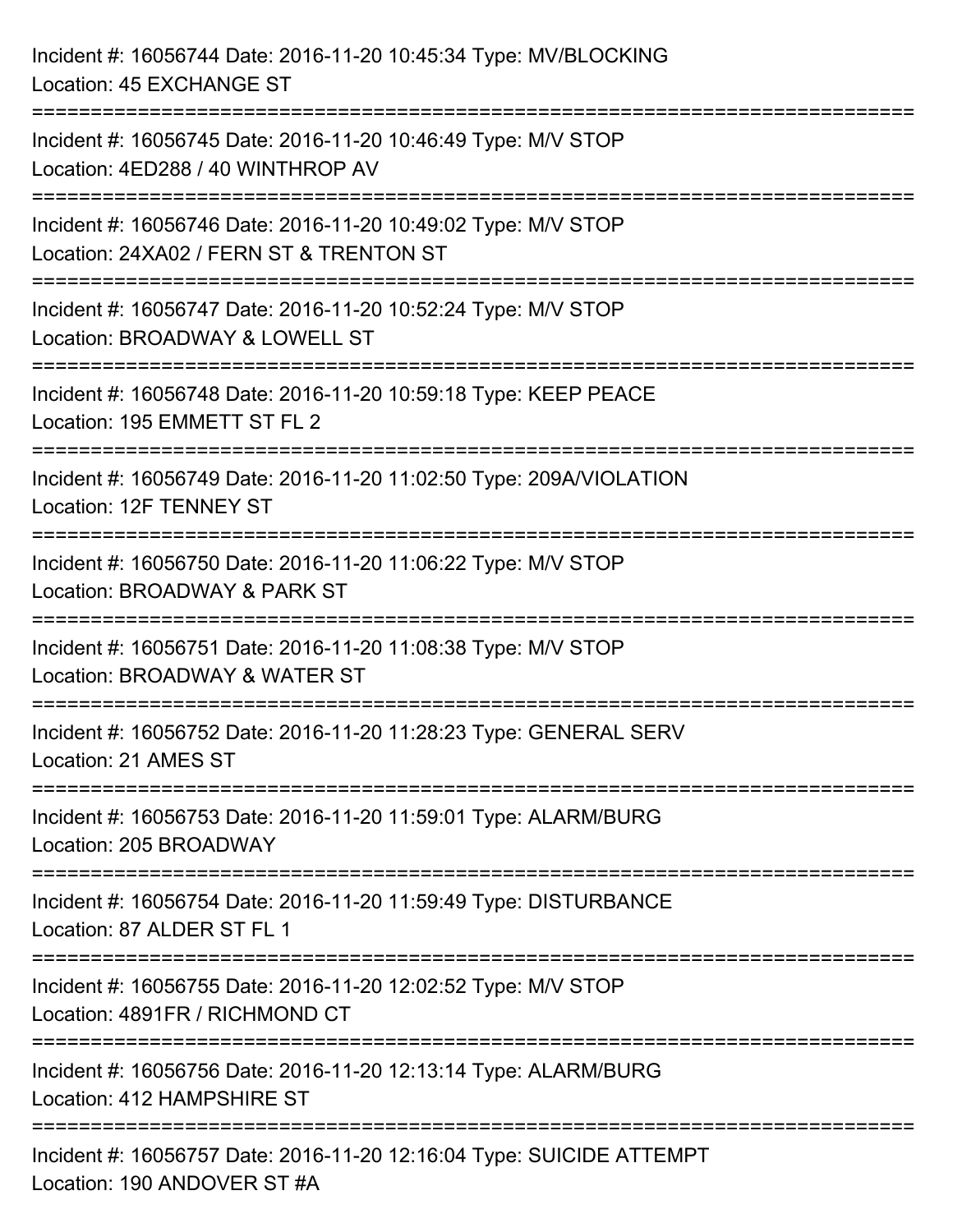| Incident #: 16056758 Date: 2016-11-20 12:22:48 Type: KEEP PEACE<br>Location: 173 GARDEN ST                                          |
|-------------------------------------------------------------------------------------------------------------------------------------|
| Incident #: 16056759 Date: 2016-11-20 12:34:52 Type: M/V STOP<br>Location: MERRIMACK ST & S UNION ST                                |
| Incident #: 16056760 Date: 2016-11-20 12:56:40 Type: M/V STOP<br>Location: BUTLER ST & MARGIN ST                                    |
| Incident #: 16056761 Date: 2016-11-20 13:07:36 Type: NOISE ORD<br>Location: 8 SUMMER ST #1                                          |
| Incident #: 16056762 Date: 2016-11-20 13:20:09 Type: ALARM/BURG<br>Location: CONCORD ELECTRIC SUPPLY / 2 DRACUT ST                  |
| Incident #: 16056763 Date: 2016-11-20 13:53:34 Type: AUTO ACC/NO PI<br>Location: LAWRENCE ST & MYRTLE ST<br>:====================== |
| Incident #: 16056764 Date: 2016-11-20 14:15:48 Type: INVESTIGATION<br>Location: 118 BYRON AV                                        |
| Incident #: 16056765 Date: 2016-11-20 14:38:06 Type: MAL DAMAGE<br>Location: 322 LOWELL ST                                          |
| Incident #: 16056766 Date: 2016-11-20 15:07:25 Type: AUTO ACC/NO PI<br>Location: 98 CROSS ST                                        |
| Incident #: 16056767 Date: 2016-11-20 15:19:17 Type: SHOPLIFTING<br>Location: 266 BROADWAY                                          |
| Incident #: 16056768 Date: 2016-11-20 15:36:47 Type: ASSIST FIRE<br>Location: 100 DORCHESTER ST                                     |
| Incident #: 16056769 Date: 2016-11-20 15:53:33 Type: MISSING PERS<br>Location: 50 FOREST ST                                         |
| Incident #: 16056770 Date: 2016-11-20 16:30:28 Type: MAN DOWN<br>Location: HEWITTS PACKAGE STORE, INCORP / 109 LAWRENCE ST          |
| Incident #: 16056771 Date: 2016-11-20 16:48:59 Type: RECOV/STOL/MV<br>Location: 133 OLIVE AV                                        |

===========================================================================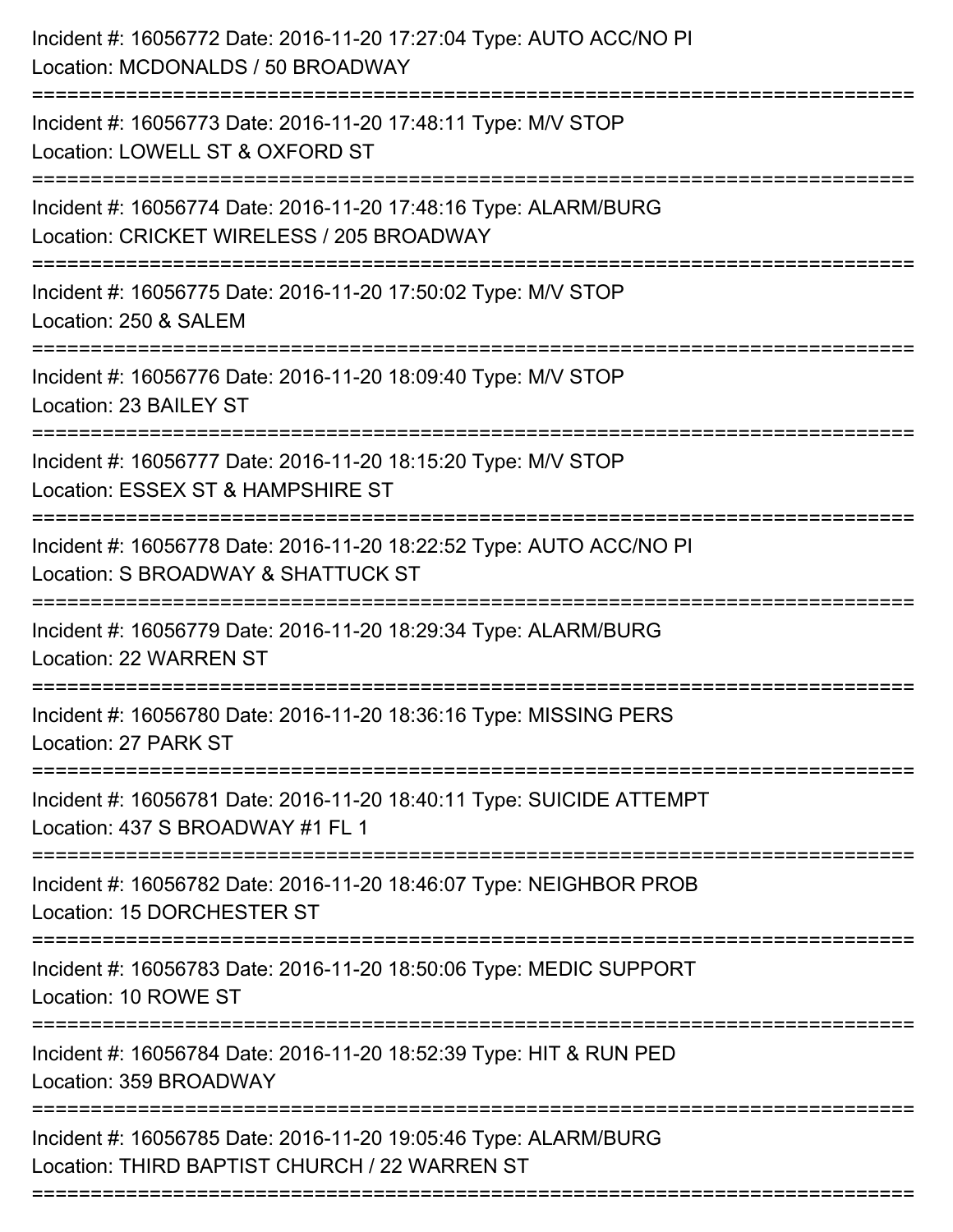Location: 403 ANDOVER ST

| Incident #: 16056787 Date: 2016-11-20 19:18:34 Type: M/V STOP<br>Location: ESSEX ST & MILL ST           |
|---------------------------------------------------------------------------------------------------------|
| Incident #: 16056788 Date: 2016-11-20 19:19:10 Type: GENERAL SERV<br>Location: 364 HAMPSHIRE ST         |
| Incident #: 16056789 Date: 2016-11-20 19:35:45 Type: LIC PLATE STO<br>Location: BROADWAY & CONCORD ST   |
| Incident #: 16056790 Date: 2016-11-20 19:40:24 Type: M/V STOP<br>Location: ALBION ST & AVON ST          |
| =============<br>Incident #: 16056791 Date: 2016-11-20 19:45:11 Type: THREATS<br>Location: 90 LOWELL ST |
| Incident #: 16056792 Date: 2016-11-20 19:58:49 Type: M/V STOP<br>Location: COMMON ST & JACKSON ST       |
| Incident #: 16056793 Date: 2016-11-20 19:59:35 Type: MV/BLOCKING<br>Location: KENWOOD PL                |
| Incident #: 16056794 Date: 2016-11-20 20:16:11 Type: M/V STOP<br>Location: AMESBURY ST & ESSEX ST       |
| Incident #: 16056795 Date: 2016-11-20 20:17:48 Type: UNWANTEDGUEST<br>Location: 24 BROMFIELD ST         |
| Incident #: 16056796 Date: 2016-11-20 20:18:45 Type: NOISE ORD<br>Location: 112 MARSTON ST #107 FL 1    |
| Incident #: 16056797 Date: 2016-11-20 20:24:10 Type: DOMESTIC/PROG<br>Location: 11 BAILEY ST FL 2       |
| Incident #: 16056798 Date: 2016-11-20 20:49:48 Type: HIT & RUN M/V<br>Location: AMES ST & WATER ST      |
| Incident #: 16056799 Date: 2016-11-20 21:00:23 Type: INVESTIGATION<br>Location: 137 E DALTON ST         |
|                                                                                                         |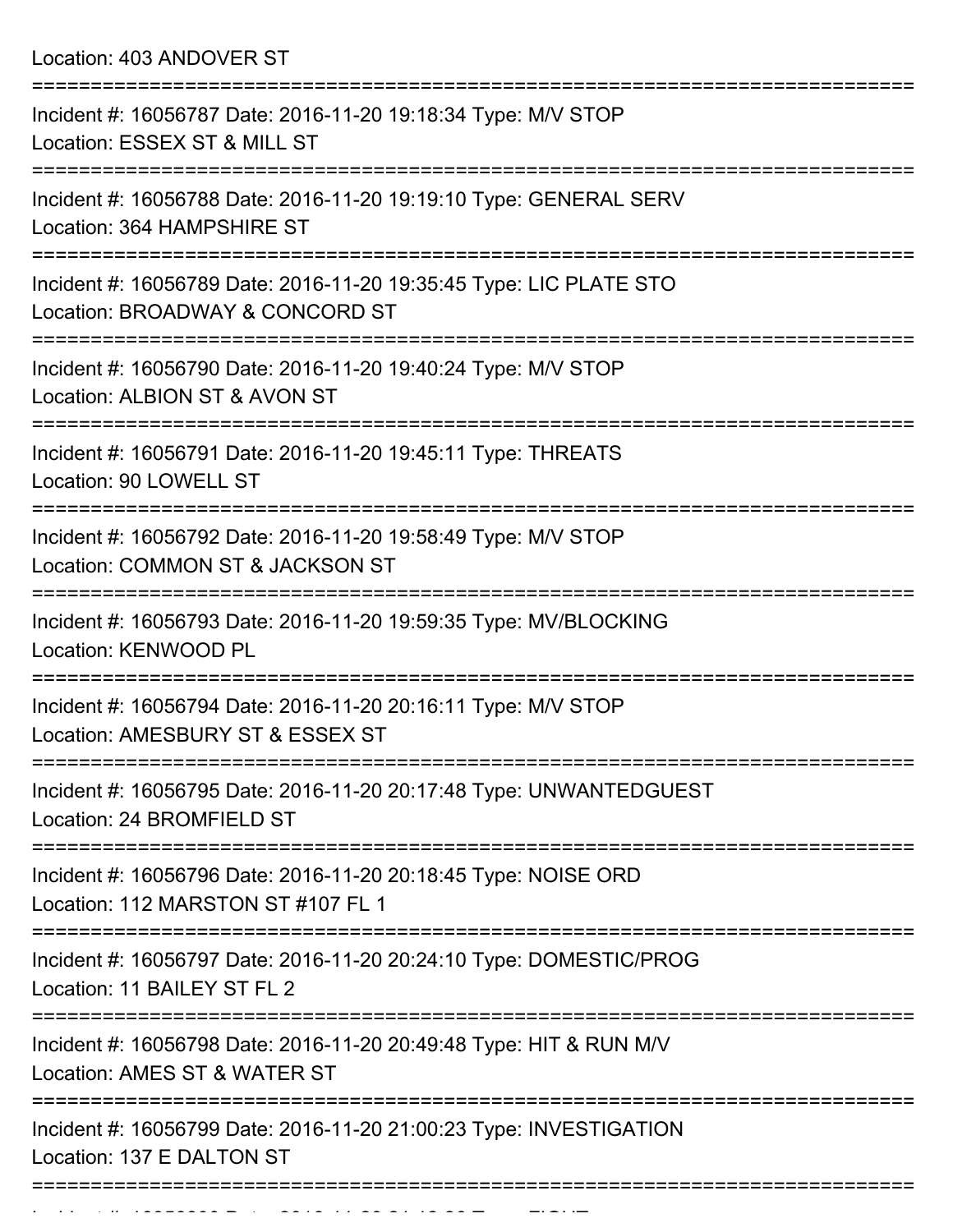| Location: BROADWAY LIQUORS / 434 BROADWAY                                                                        |
|------------------------------------------------------------------------------------------------------------------|
| Incident #: 16056801 Date: 2016-11-20 21:22:54 Type: M/V STOP<br>Location: FALMOUTH ST & S UNION ST              |
| Incident #: 16056803 Date: 2016-11-20 21:32:07 Type: M/V STOP<br>Location: COMMON ST & HAMPSHIRE ST              |
| Incident #: 16056802 Date: 2016-11-20 21:32:25 Type: INVESTIGATION<br>Location: 23 BRUCE ST                      |
| Incident #: 16056804 Date: 2016-11-20 21:37:33 Type: SPECIAL CHECK<br>Location: 59 ESSEX ST                      |
| Incident #: 16056805 Date: 2016-11-20 21:37:58 Type: DOMESTIC/PROG<br>Location: 64 HAVERHILL ST #2 FL 2          |
| Incident #: 16056806 Date: 2016-11-20 21:40:42 Type: ALARM/BURG<br>Location: EBLEN FASHION / 490 ESSEX ST        |
| Incident #: 16056807 Date: 2016-11-20 21:41:58 Type: DOMESTIC/PROG<br>Location: 500 HAVERHILL ST                 |
| Incident #: 16056808 Date: 2016-11-20 21:43:39 Type: ALARM/BURG<br>Location: 490 ESSEX ST                        |
| Incident #: 16056809 Date: 2016-11-20 21:45:36 Type: SPECIAL CHECK<br>Location: 151 ESSEX ST                     |
| Incident #: 16056810 Date: 2016-11-20 21:45:58 Type: ALARM/BURG<br>Location: ARLINGTON SCHOOL / 150 ARLINGTON ST |
| Incident #: 16056811 Date: 2016-11-20 21:48:54 Type: SPECIAL CHECK<br>Location: 150 COMMON ST                    |
| Incident #: 16056812 Date: 2016-11-20 21:56:12 Type: M/V STOP<br>Location: ESSEX ST & JACKSON ST                 |
| Incident #: 16056813 Date: 2016-11-20 21:59:23 Type: M/V STOP<br>Location: JACKSON ST & KENDRICK ST              |